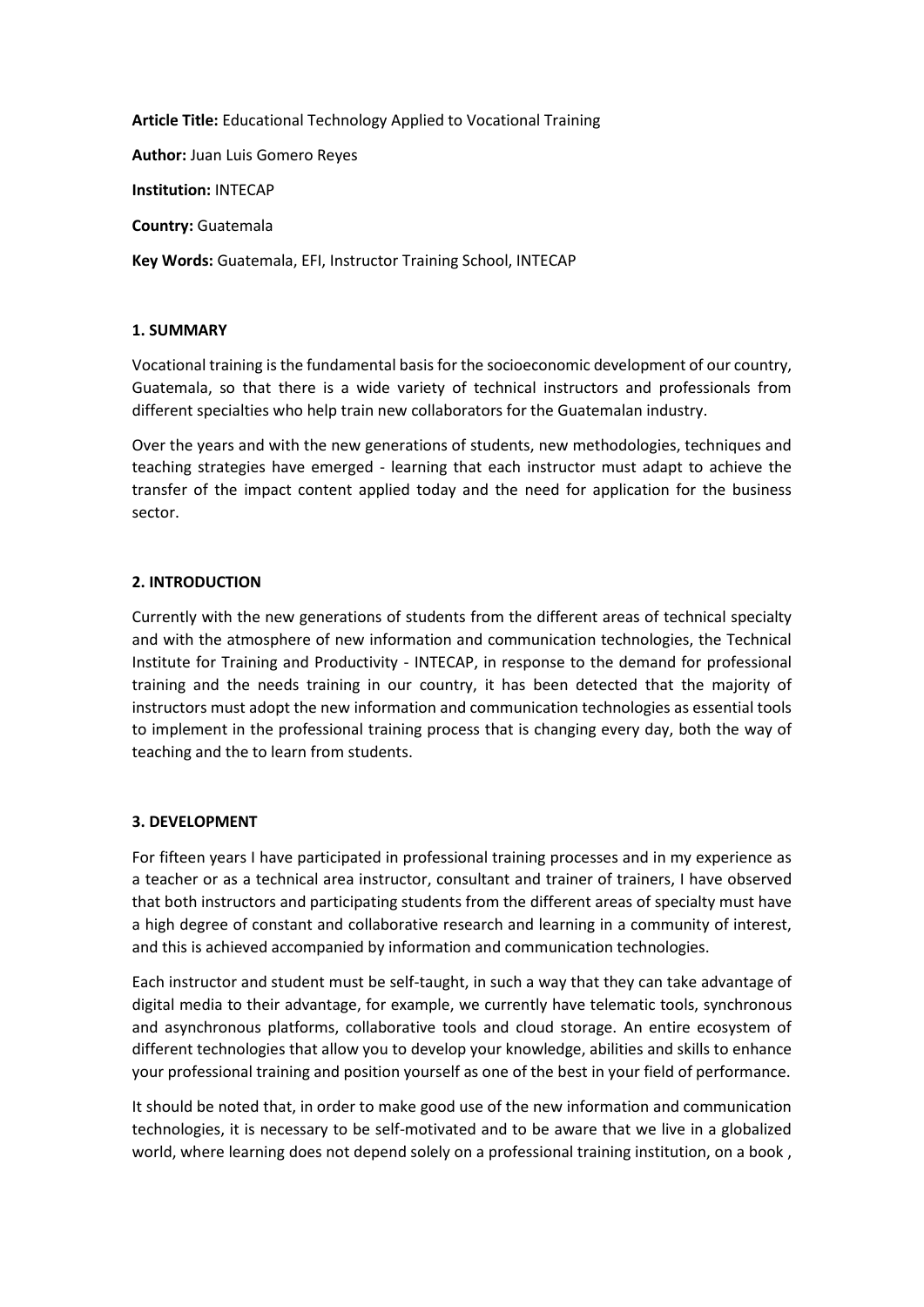from a tutor or instructor, but the professional training goes beyond the traditional teachinglearning methods taught many years ago.

With the appearance of ICTs and aware of living in the XXI century, it is necessary that all actors dedicated to the teaching-learning process must give a mandatory turn to the way of living, teaching and learning, taking into account that the The vast majority only use information and communication technologies as a means of leisure and entertainment in social communities without any purpose for educational development or research and prototyping.

At present in the field of professional training, new concepts of words have appeared that each member of the educational community is adopting and adapting to the development of the teaching - learning process. The new concepts and words most used by the tutors, instructors and students of the XXI century, allows us to emphasize the innovation of our teaching - learning systems.

Among the most used concepts, the following can be mentioned:

- Gamification: It is the teaching learning methodology based on challenges and rewards.
- Playful learning: Learning based on play.

• Training by projects: It is the strategy in which students set an objective and base their learning on it.

• Collaborative learning: Integration of students to generate significant contributions on a certain topic.

• Flipped classroom: This learning is based on sharing audiovisual resources prior to the development of the class.

- Webinar or webinar: It is the teaching process from screen to screen in real time.
- LMS: They are platforms based on learning management systems.
- MOOC: Teaching systems based on massive open courses through the Internet.
- Social networks: It is the interaction community of different messaging platforms.
- Synchronous Training: It is the training process used in real time through an electronic device.

• Asynchronous Training: Training process that uses a resource-based learning platform, without real-time intervention of a tutor.

It is possible that we have a whole technological ecosystem, but it is not only enough to know the list of concepts and words that appeared with the internet, its browsers and unlimited information search engines, the fundamental and high-impact concept is that each educational institution, tutors, Professional training instructors and all those front-line actors that make up the role of learners must adopt the implementation of information and communication technologies as a holistic platform, which allows them to develop their specific competencies by enhancing their abilities and skills in the development of their tasks.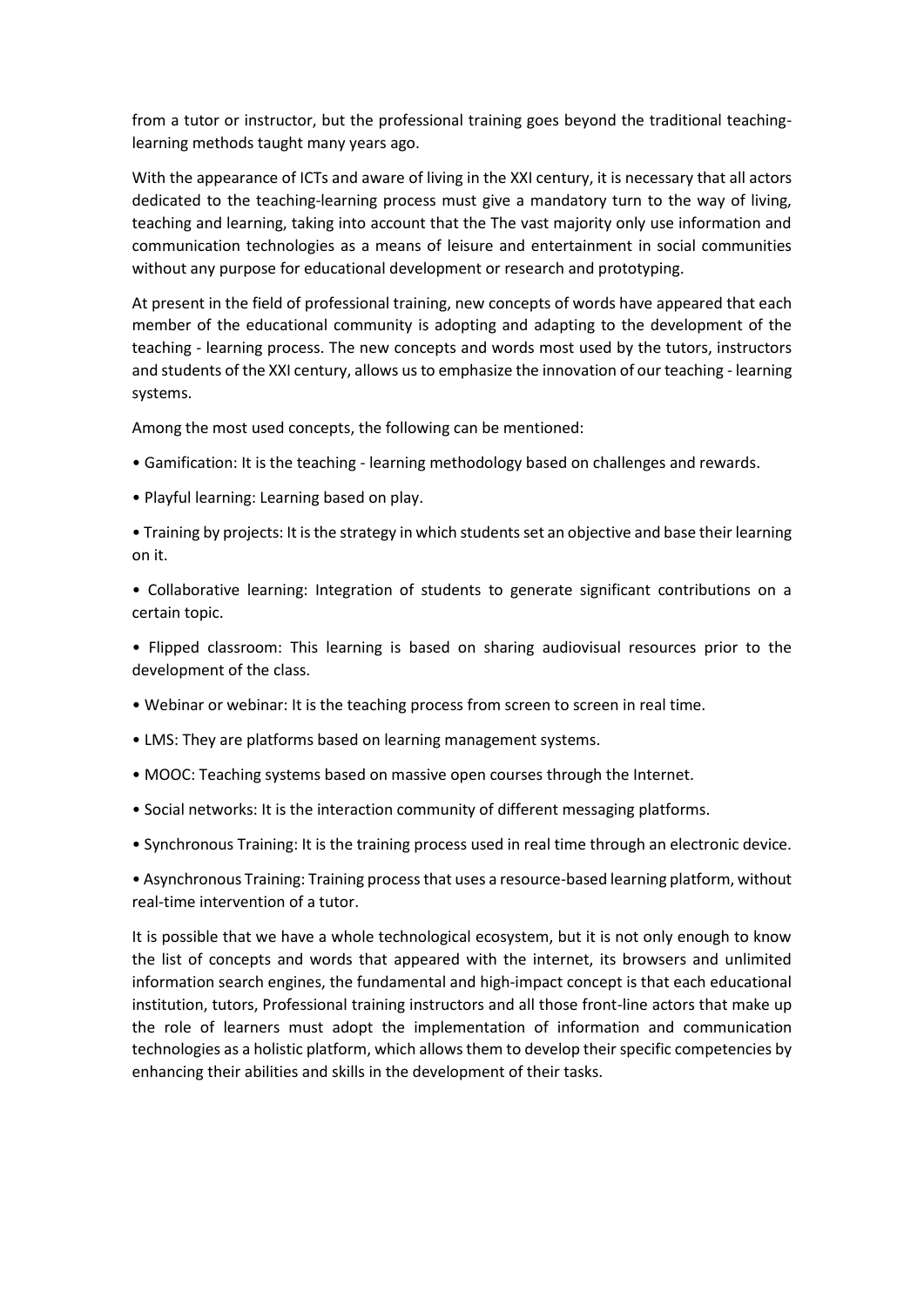# **4. CONCLUSIONS**

It is important to know a wide variety of telematic tools and technologies applied to the teaching-learning process to determine the best way to teach and learn from the different actors that are part of the process.

Each instructor or trainer must know, adopt and adapt information and communication technologies to develop their teaching work, taking as a reference that they are not only isolated tools that allow me to transfer knowledge or gamify the teaching process, what is important is the application of the technological ecosystem that invades our mobile devices today and that are already a fundamental part of everyone's life.

And finally I must mention that from my own experience I can say that our participating students of the different specialties should be trained or trained by applying most of the resources mentioned in this text, taking as a reference that it is no longer possible to use training models focused on The tutor, teacher or professional training instructor, currently the main actor is the student or participant who must interconnect each knowledge acquired and apply it to a series of related topics to form a final project of implementation of different technologies and thus be able to achieve a comprehensive knowledge.

# **5. BIBLIOGRAPHY**

INTECAP. (2014). Educational Technology Applied to Vocational Training. In INTECAP, Vocational Training Model (pages 51-55). Guatemala: INTECAP - GUATEMALA.